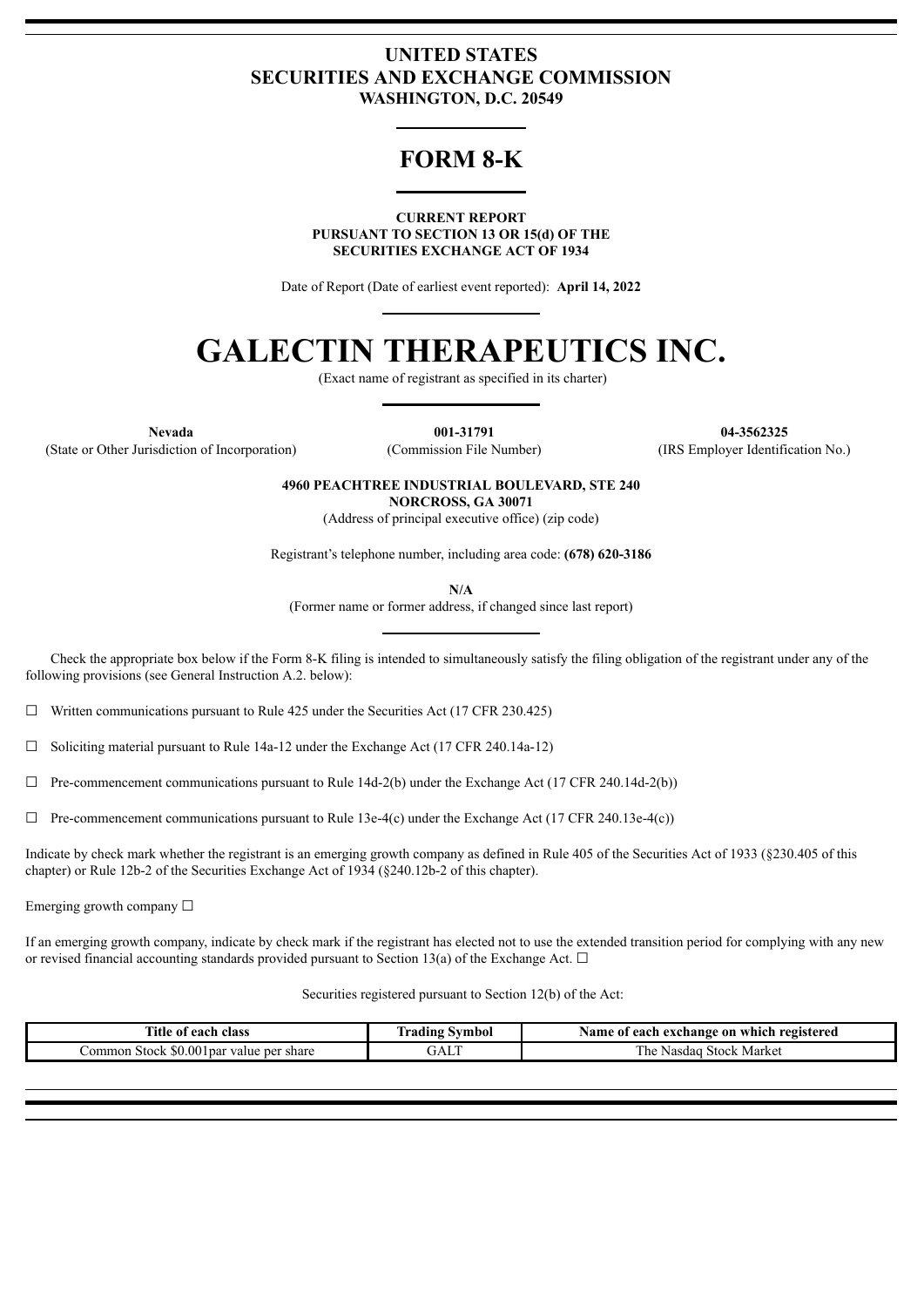# **SECTION 8 – OTHER ITEMS**

#### **Item 8.01 Other Items.**

On April 14, 2022, Galectin Therapeutics Inc. (the "Company) issued the press release attached hereto as Exhibit 99.1.

# **SECTION 9 – FINANCIAL STATEMENTS AND EXHIBITS**

### **Item 9.01 Financial Statements and Exhibits**.

(d) Exhibits. The following exhibit is filed with this Report:

| Exhibit No. |               | <b>Description</b> |  |  |
|-------------|---------------|--------------------|--|--|
| 99.1        | Press release |                    |  |  |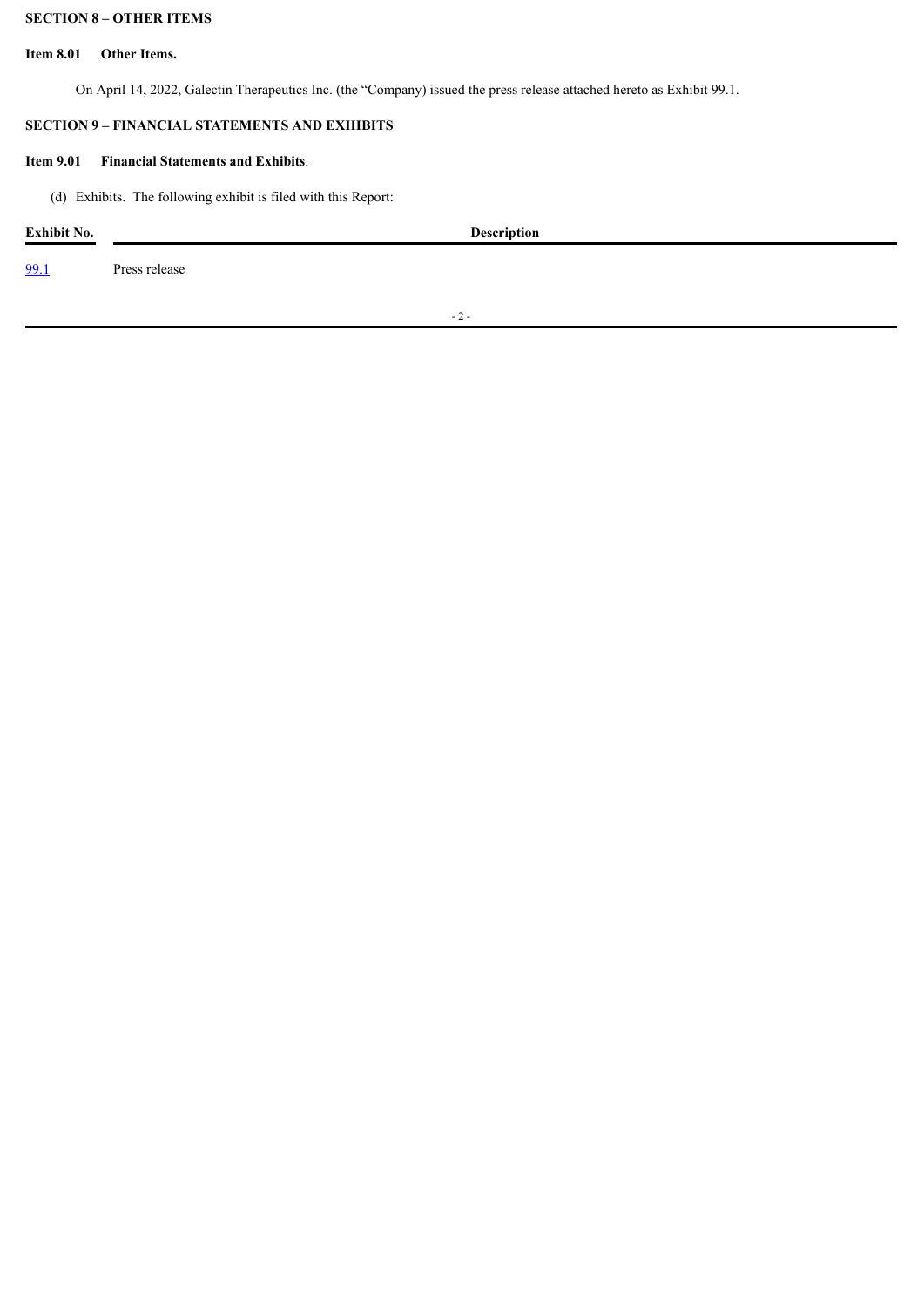# **SIGNATURES**

Pursuant to the requirements of the Securities Exchange Act of 1934, Galectin Therapeutics Inc. has duly caused this report to be signed on its behalf by the undersigned hereunto duly authorized.

Galectin Therapeutics Inc.

Date: April 14, 2022 By: /s/ Jack W. Callicutt

Jack W. Callicutt Chief Financial Officer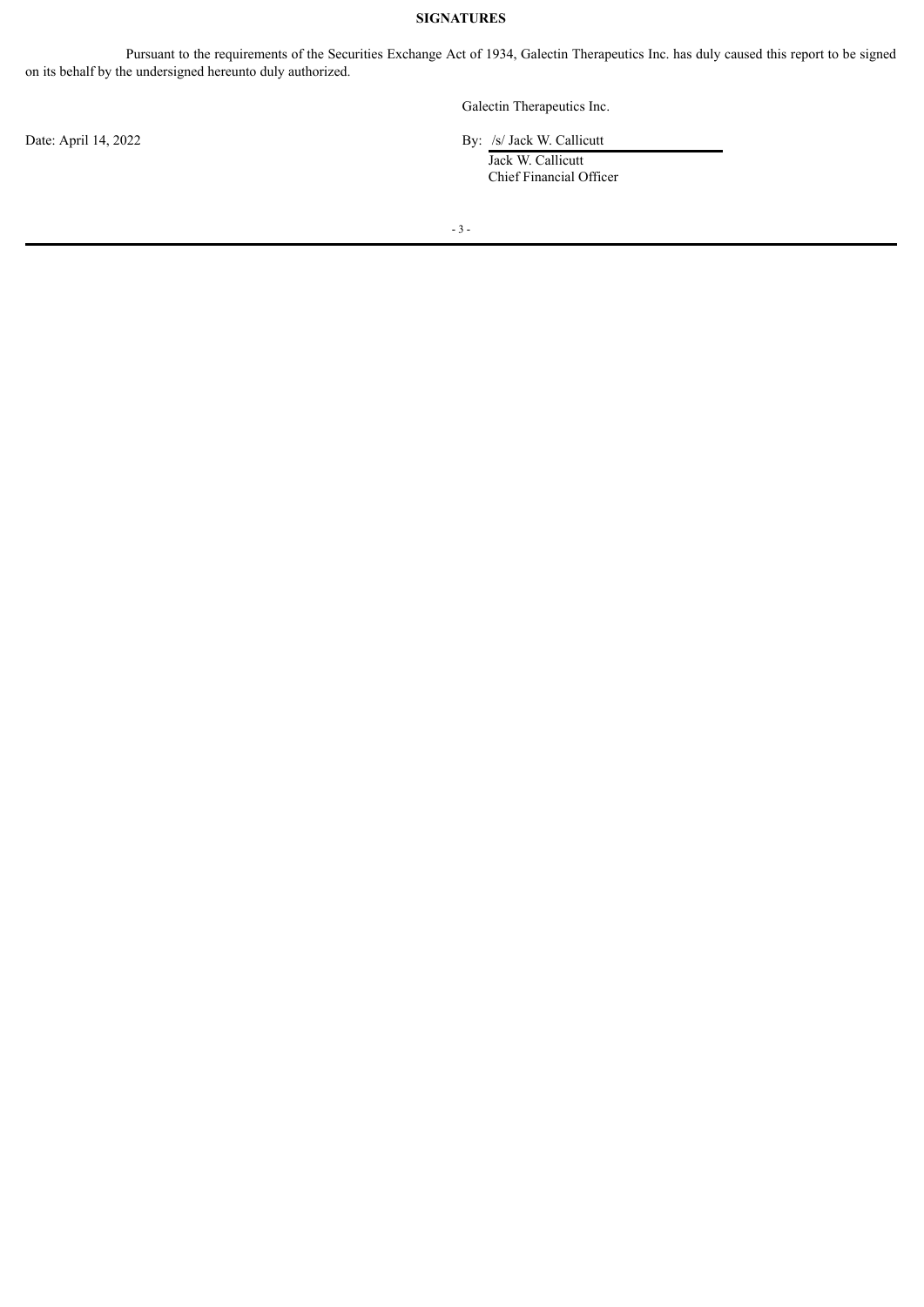#### <span id="page-3-0"></span>Galectin Therapeutics Reports the Positive Outcome of the First Data and Safety Monitoring Board for NAVIGATE, its Seamless, Adaptive Phase **2b/3 Study of Belapectin in Patients with Liver Cirrhosis Caused by Non-Alcoholic Steatohepatitis**

NORCROSS, Ga., April 14, 2022 (GLOBE NEWSWIRE) -- Galectin Therapeutics, Inc. (NASDAQ: GALT), the leading developer of therapeutics that target galectin-3, today reported the positive outcome of its first data and safety monitoring board (DSMB) meeting for NAVIGATE, its seamless, adaptive, phase 2b/3 study of belapectin in patients with liver cirrhosis caused by non-alcoholic steatohepatitis (NASH). NAVIGATE is the first study of its kind and is a global effort that recruits patients over 15 countries and five continents. The study main efficacy objective is the primary prevention of esophageal varices. Patients enrolled in the study have liver cirrhosis caused by NASH and, because of the advancing cirrhotic process, have already developed portal hypertension but have not yet developed esophageal varices as a complication of portal hypertension. Portal hypertension is the consequence of the unrelented inflammatory and fibrotic process occurring in the liver and dramatically increases the risk of developing esophageal varices, a potentially lifethreatening complication of liver cirrhosis.

The objective of this first independent DSMB was to review the emerging tolerance and safety profiles of belapectin. Based on its deliberation, the DSMB concluded that NAVIGATE can continue as designed, without modifications.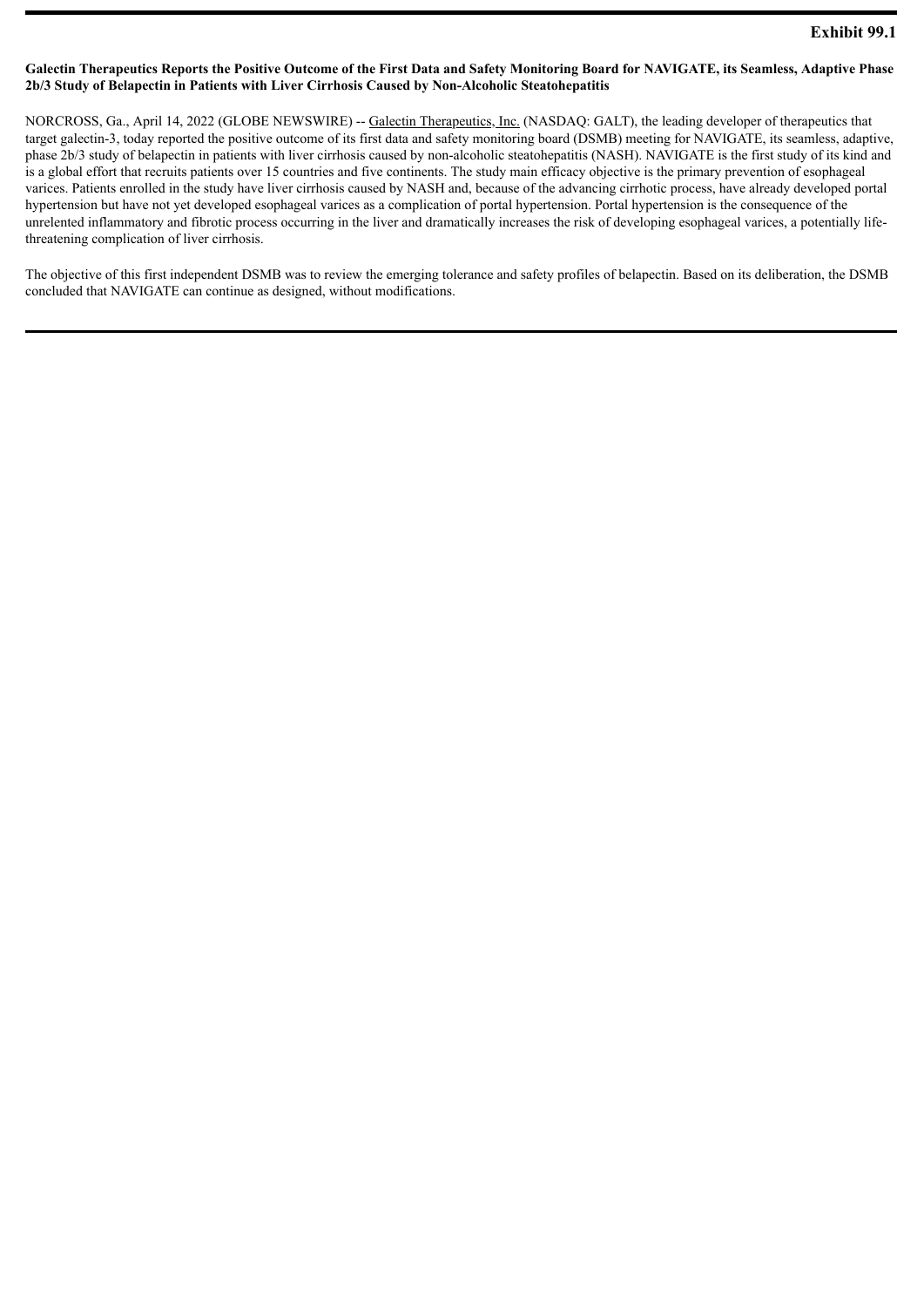Dr. Pol Boudes, M.D., Chief Medical Officer of Galectin Therapeutics, said: "The positive recommendation of the DSMB meeting is a very important milestone for Galectin Therapeutics and for patients affected by liver cirrhosis due to NASH. This recommendation confirms that belapectin appears safe and well tolerated to date. Such a safety profile is an essential asset for a candidate drug designed for cirrhotic patients, as they are fragile, may need adjustment or interruption of common drug treatments, and are also frequently immune-compromised. Currently patients with decompensated liver disease, have no other hope than to receive a liver transplantation. A transplantation is a complex and expensive procedure, requiring life-long immunosuppression and specialized follow-up, and is further affected by a global shortage of organs. With the NASH epidemy and the resulting increasing number of patients that will suffer from liver cirrhosis, the liver organ shortage is only going to get worse, further highlighting the urgent need for new treatments. This successful DSMB meeting furthers our objective of advancing the belapectin program and bringing hope to our patients. I also want to take this opportunity to thank our investigators and their teams for participating in this innovative study."

Dr. Boudes added: "The first patients in NAVIGATE have now reached their 18-month visit and have elected to continue into the extension phase of the phase 3 part of NAVIGATE. This is an additional significant milestone for the belapectin development program as we are now starting to collect follow-up data beyond a year and a half of treatment to further inform the benefit risk of belapectin in cirrhotic patients."

#### **About Belapectin**

Belapectin is a complex carbohydrate drug that targets galectin-3, a critical protein in the pathogenesis of NASH and fibrosis. Galectin-3 plays a major role in diseases that involve scarring of organs, including fibrotic disorders of the liver, lung, kidney, heart and vascular system. Belapectin binds to galectin-3 and disrupts its function. Preclinical data in animals have shown that belapectin has robust treatment effects in reversing liver fibrosis and cirrhosis. A Phase 2 study showed belapectin may prevent the development of esophageal varices in NASH cirrhosis, and these results provide the basis for the conduct of the NAVIGATE trial. The NAVIGATE trial (www.NAVIGATEnash.com), titled "A Seamless Adaptive Phase 2b/3, Double-Blind, Randomized, Placebo-controlled Multicenter, International Study Evaluating the Efficacy and Safety of Belapectin (GR-MD-02) for the Prevention of Esophageal Varices in NASH Cirrhosis," began enrolling patients in June 2020, and is posted on www.clinicaltrials.gov (NCT04365868). Galectin-3 has a significant role in cancer, and the Company has supported a Phase 1b study in combined immunotherapy of belapectin and KEYTRUDA in advanced melanoma and in head and neck cancer. This trial provided a strong rationale for moving forward into a Company-sponsored Phase 2 development program, which the company is exploring.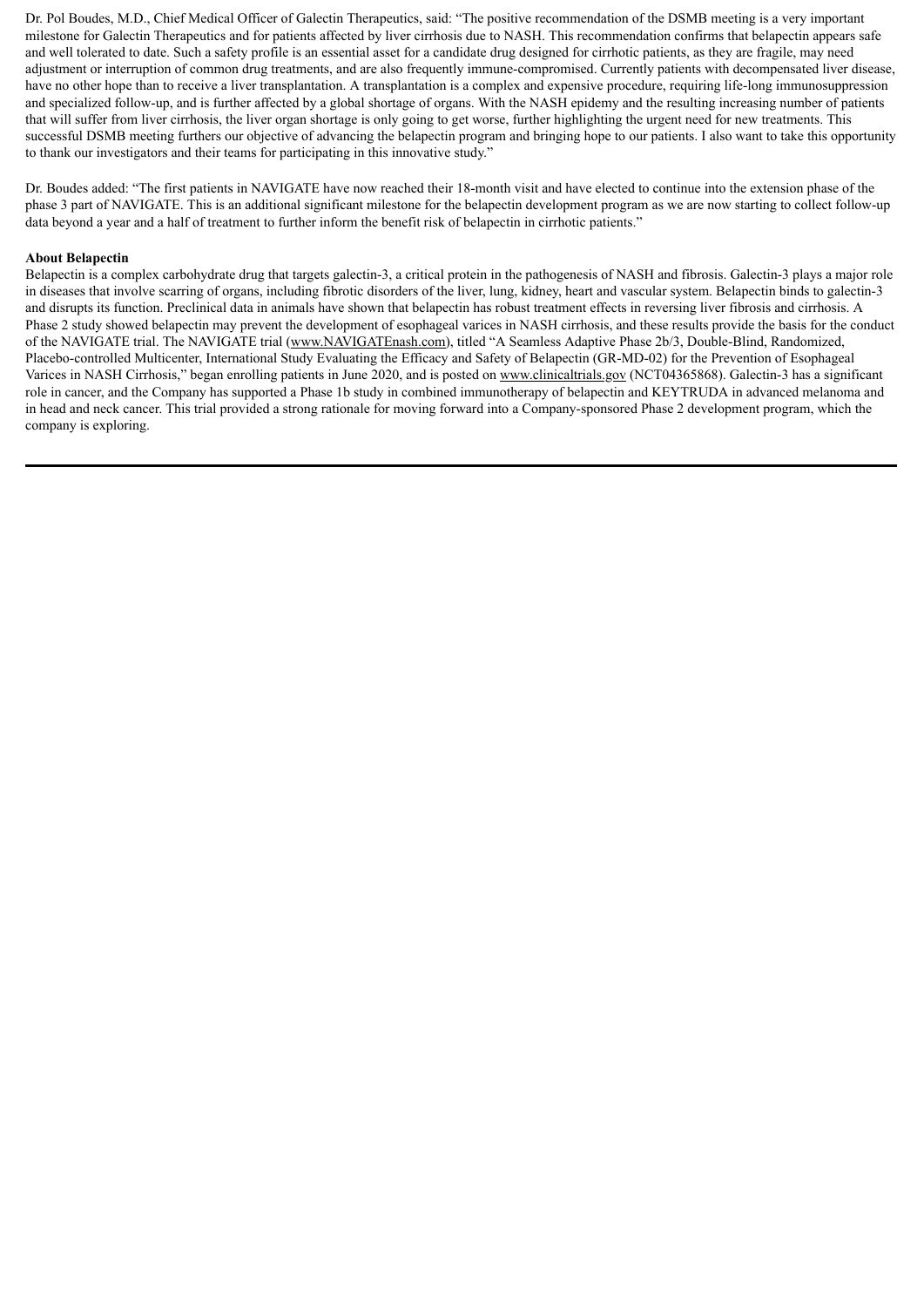#### **About Fatty Liver Disease with Advanced Fibrosis and Cirrhosis**

Non-alcoholic steatohepatitis (NASH) has become a common disease of the liver with the rise in obesity and other metabolic diseases. NASH is estimated to affect up to 28 million people in the U.S. It is characterized by the presence of excess fat in the liver along with inflammation and hepatocyte damage (ballooning) in people who consume little or no alcohol. Over time, patients with NASH can develop excessive fibrosis, or scarring of the liver, and ultimately liver cirrhosis. It is estimated that as many as 1 to 2 million individuals in the U.S. will develop cirrhosis as a result of NASH, for which liver transplantation is the only curative treatment available. Approximately 9,000 liver transplants are performed annually in the U.S. There are no drug therapies approved for the treatment of liver fibrosis or cirrhosis.

#### **About Galectin Therapeutics**

Galectin Therapeutics is dedicated to developing novel therapies to improve the lives of patients with chronic liver disease and cancer. Galectin's lead drug belapectin (formerly known as GR-MD-02) is a carbohydrate-based drug that inhibits the galectin-3 protein which is directly involved in multiple inflammatory, fibrotic, and malignant diseases, for which it has Fast Track designation by the U.S. Food and Drug Administration. The lead development program is in non-alcoholic steatohepatitis (NASH) with cirrhosis, the most advanced form of NASH-related fibrosis. This is the most common liver disease and one of the largest drug development opportunities available today. Additional development programs are in treatment of combination immunotherapy for advanced melanoma and other malignancies. Advancement of these additional clinical programs is largely dependent on finding a suitable partner. Galectin seeks to leverage extensive scientific and development expertise as well as established relationships with external sources to achieve cost-effective and efficient development. Additional information is available at **www.galectintherapeutics.com**.